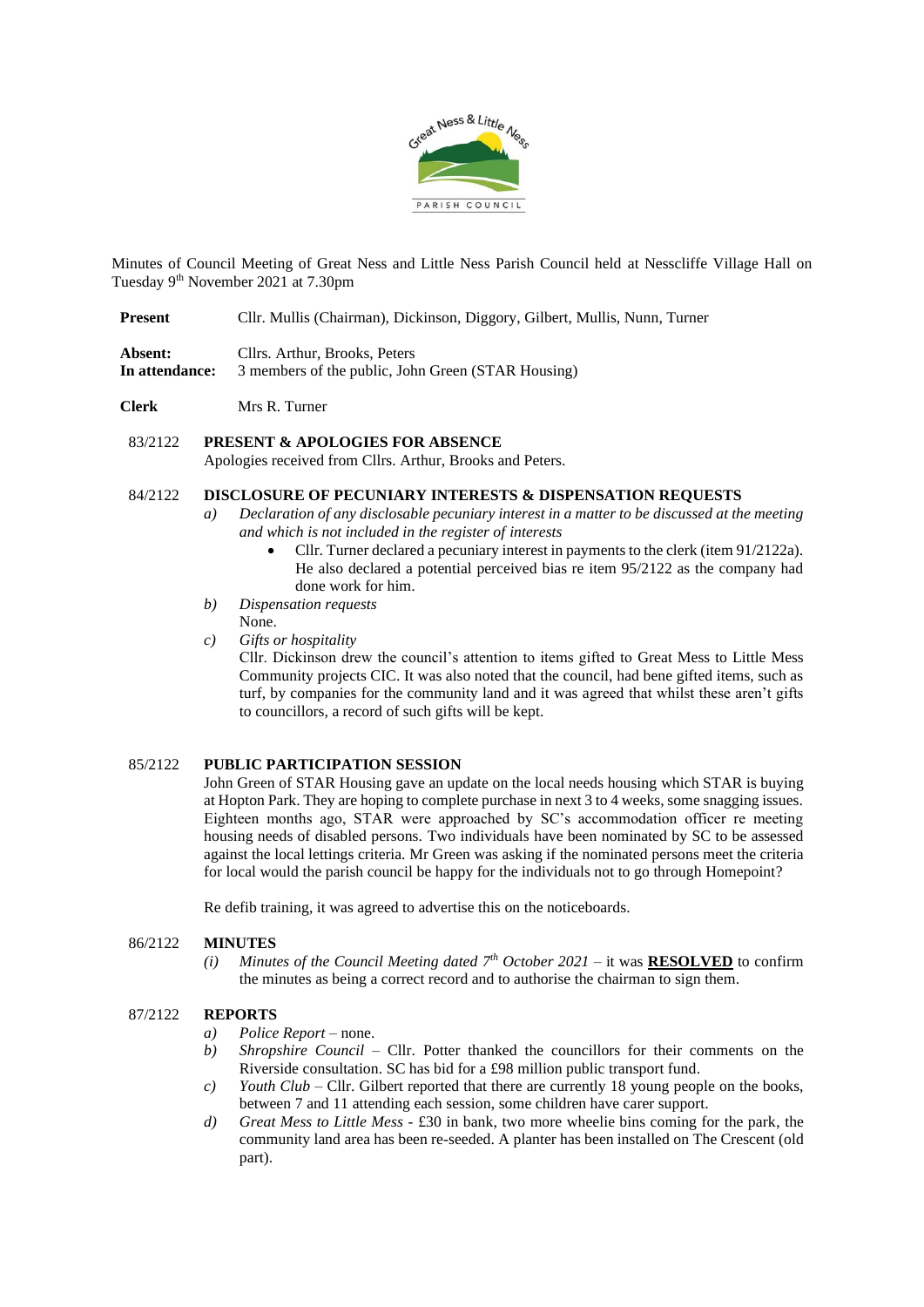- *e) CIL Working Group – minutes of 14th Oct and actions, including consultation process and landscape plans* – it was agreed to defer the next CIL group meeting to 26<sup>th</sup> November 12.30 to 2pm, until landscape plans received (cost of £500 for plans agreed) and to consult the police asap. It was further agreed to progress plans for refurbishing the playing field and prepare a project plan. Next CIL meeting 26 Nov, 12.30 to 2pm. Cllr. Dickinson agreed to ask Derek Furlong at SC about getting a salt grit bin.
- *f) Parish Councillor Reports (of external meetings attended)*
	- Cllr. Dickinson had attended a meeting re Airband in Ruyton XI Towns. Ongoing broadband problems in the parish areas not covered by the Openreach project were noted and the council confirmed it is willing to look at the problems in rest of the parish once the first project is done.
	- Cllr. Mullis had attended a Nesscliffe Village Hall meeting the issue of how the hall could be more community minded. The hall has said they plan to split the coffee money between church and other groups e.g. youth club. Great Mess to Little Mess have also been give permission to use the toilets at the hall when doing litter picks. The clerk said that the hall had asked about having a defibrillator  $-$  it was agreed to refer them to WMAS. The hall had also asked the clerk about the council's filing cabinet and the clerk said she would go and review what is in the cabinet.
	- Cllr. Nunn has had some queries about emissions from helicopters.

# 88/2122 **PLANNING NOTIFICATIONS** – **FOR INFORMATION**

- 1) 14/03797/OUT Development Land West Of Oakfield, Nesscliffe, Shrewsbury, Shropshire Proposal: Outline application for the erection of 6 No dwellings (to include access) *Awaiting Decision*
- 2) 14/05257/FUL Proposed Dwelling Adj. Hopton Farm, Nesscliffe, Shrewsbury, Shropshire Proposal: Erection of a Single Plot Exception (SPE) affordable dwelling and formation of access *Awaiting Decision*
- 3) 17/05151/EIA Proposed Poultry Units NW Of North Farm, Felton Butler Proposal: Erection of four poultry rearing buildings, eight feed bins, biomass store and amenity building including landscaping and tree planting. *Pending Consideration*
- 4) 20/03976/EIA Land Adjacent To The A5, Kinton, Shrewsbury, Shropshire Proposal: Erection of four poultry rearing buildings, nine feed bins, landscaping scheme and all associated work *Pending Consideration*
- 5) 20/05427/FUL Oakfield, Great Ness, Shrewsbury, Shropshire Proposal: Erection of replacement dwelling and detached double garage; modifications to existing vehicle access off public highway *Pending Consideration*
- 6) 21/00841/FUL Barns At Wolfshead Farm, Nesscliffe, Shrewsbury, SY4 1A Proposal: Conversion of a range of traditional agricultural buildings into 5no. dwellings with carports/storage *Pending Consideration*
- 7) 21/00860/VAR106 Proposed Dwelling North Of Top Farm, Kinton, Shrewsbury, Proposal: Variation of S106 agreement (13/05065/OUT) to vary the affordable housing contribution *Awaiting Decision*
- 8) 21/02844/OUT Proposed Residential Development Land West Of White House, Nesscliffe, Shrewsbury, Shropshire Proposal: Outline application for the erection of 4No detached dwellings (all matters reserved) *Decision: Refuse*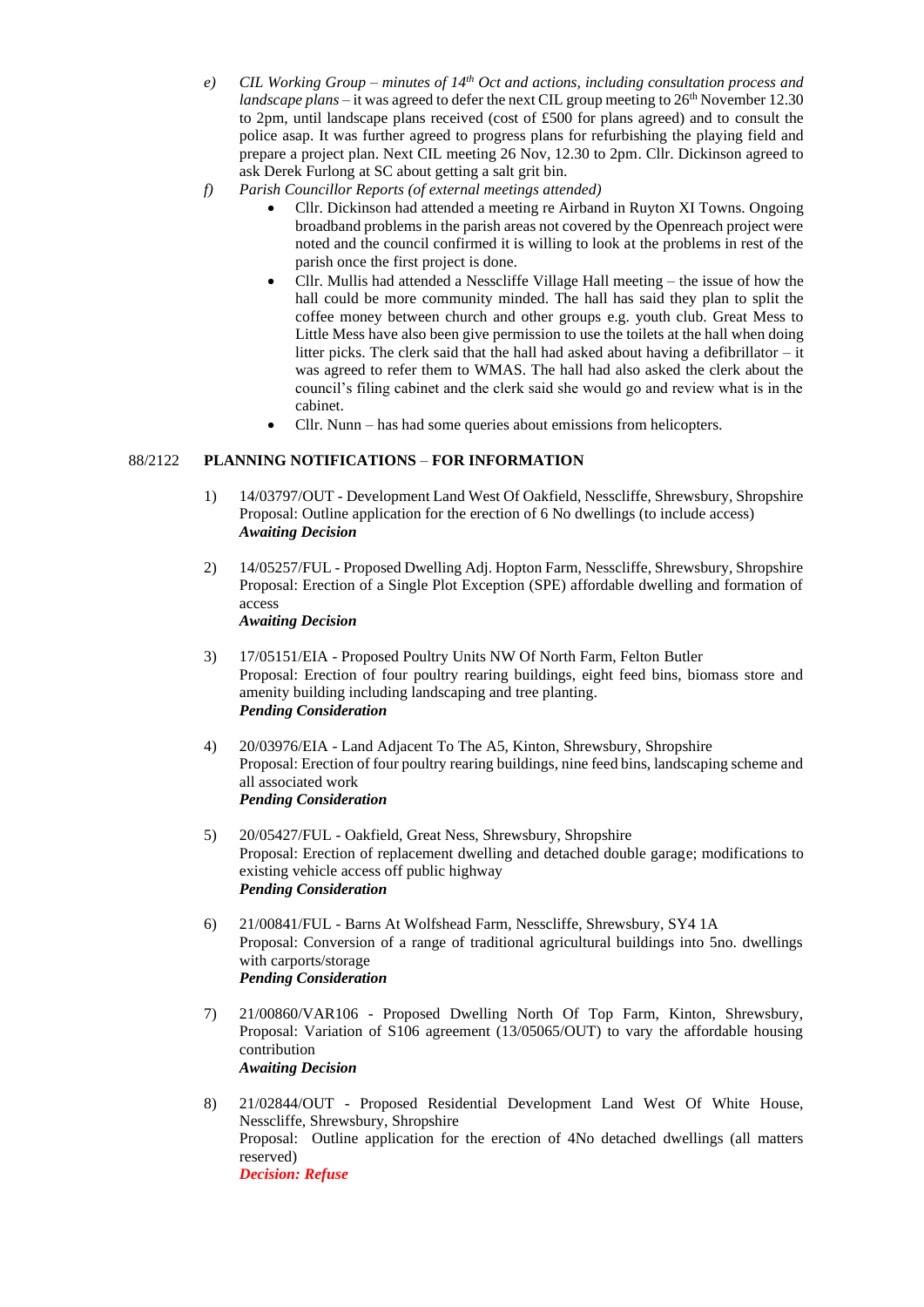- 9) 21/03331/LBC Tithe Barn, Kinton, Shrewsbury, Shropshire, SY4 1AZ Proposal: Application under Section 73A of the Town And Country Planning Act 1990 for the replacement of single pane glazing to numerous small slit windows with bespoke double-glazed units and secondary glazing to single-pane glazed hatch window in same (gable) wall, removal of fireplace surround, maintain wood-burning stove in existing position and make-good with simple hearth and exposed flue, replace supporting wooden pillar to internal wooden staircase with a cantilevered wooden beam, removal of small brick chimney and siting of new boiler flue to external elevation at rear of property affecting a Grade II Listed Building *Pending Consideration*
- 10) 21/03734/FUL Service Station, A5 Nesscliffe Bypass, Nesscliffe, SY4 1BZ Proposal: Installation of 8No. electric vehicle charge points, covered canopy and 2No. substations *Pending Consideration*
- 11) 21/03974/FUL 2 Ridgewood Road, Nesscliffe, Shrewsbury, Shropshire, SY4 1DP Proposal: Erection of single storey side extension *Pending Consideration*
- 12) 21/04619/TCA Fielding, Great Ness, Shrewsbury, Shropshire, SY4 2LE Proposal: Fell 6no Maple, 1no Hazel, 1no Ash & 1no Alder (See Plan & Photos) within Great Ness Conservation Area *Pending Consideration*

## 89/2122 **PLANNING APPLICATIONS – FOR CONSIDERATION**

1) 21/04714/FUL - Nesscliffe Filling Station, Holyhead Road, Nesscliffe, SY4 1DB Proposal: Conversion of garage workshop at rear of shop-to-shop floor space, proposed extension to form store and w.c., replacement shop front and proposed installation of EV charging point Comments: It was **RESOLVED** to support the application as this is a critical community facility.

## 90/2122 **PARISH MATTERS**

- *a) Highways' maintenance matters, including update on EMG works*
- *b) S50 works plans*
- *c) Hopton Park development –* noticeboard and footpath on Phase 1/2 asking will it be tarmacked as not easy to walk along. Also mound of earth on the junction opposite The Crescent, long term plans for visitor parking and noticeboard not installed at bus shelter.
- *d) 30mph limit, Wilcott Lane* Dave Gradwell to arrange for the speed limit TRO to be advertised for both Wilcott Lane and the old A5 where the new developments have been built at the northern end of Nesscliffe. Once advertised we can then arrange for the new speed limit orders to be sealed/formalised.
- *e) 30mph stickers on lampposts –* have asked SC street lights team for permission
- *f) Draft Local Lettings Plan for affordable homes at Hopton Park –* it was **RESOLVED** that SC disability team can bypass Homepoint if meet local need, if not go to Homepoint and Local Plan.
- *g) Quote for removal of electric supply to portacabin* confirmed to go ahead and put on same S50 as other work if possible
- *h) Street light safety* it was **RESOLVED** to remove the 2 concrete columns for safety reasons.
- *i) Defib training – possible dates –* 14 people interested so far Jan preferred time, mix of preferred days. It was agreed to proceed with the training and look into combining this with Ruyton XI Towns PC and having a second session if demand is there.
- *j*) *Broadband* no update still back and forth between Openreach and DCMS.
- *k) Drainage and flooding in the parish* Cllr. Dickinson following up on previous meetings with highways and the country park. Need a response.
- *l) Reports of other parish matters* 
	- VAS signs Bluetooth issue.
	- Electric issues start discussions with Scottish Power.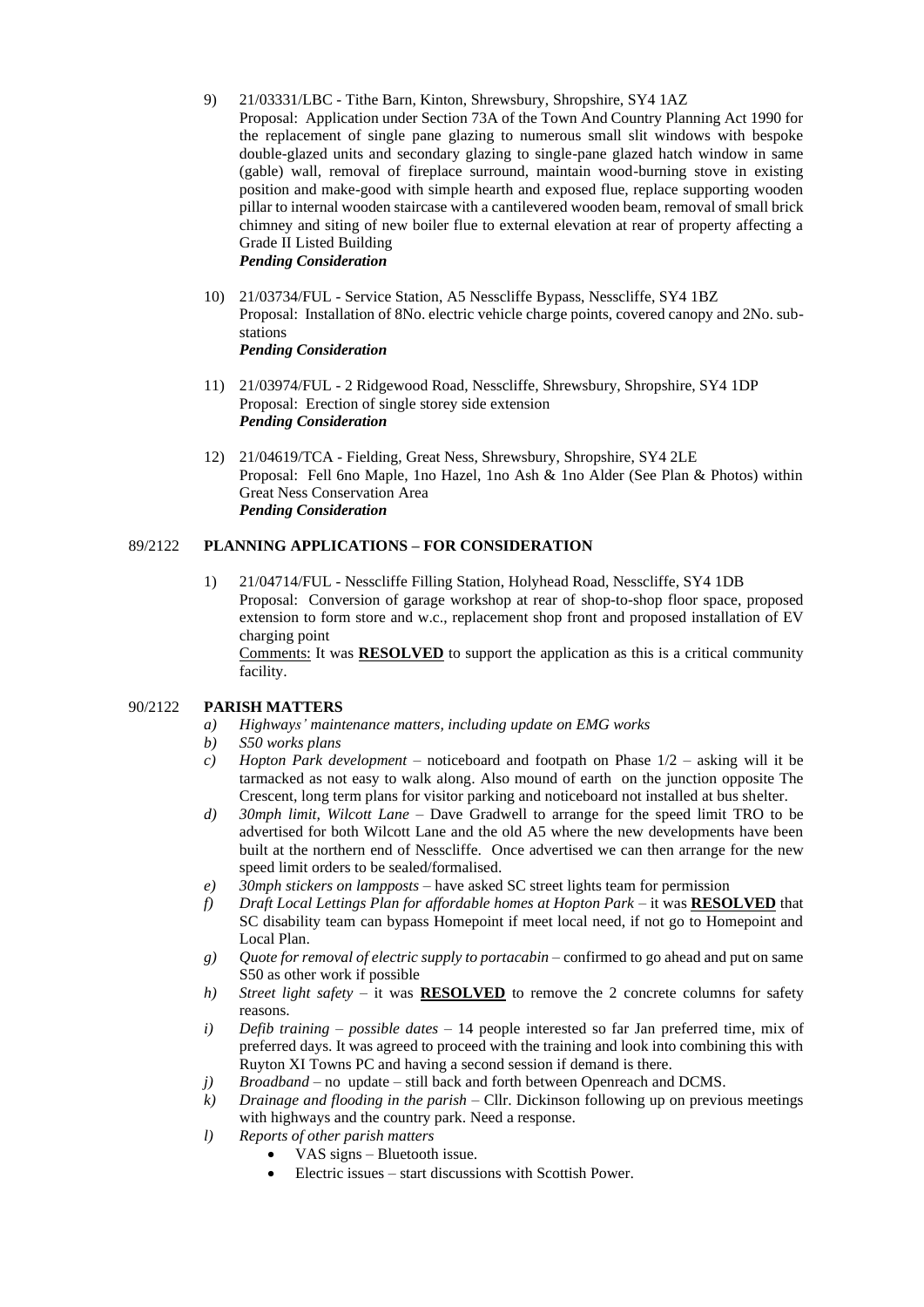• Remembrance Day – Cllr. Gilbert to lay Nesscliffe wreath & Cllr. Nunn Little Ness wreath., 10am at Nesscliffe, 10.15am Little Ness.

# 91/2122 **FINANCIAL MATTERS**

*a) Payments including payments made between meetings –* it was **RESOLVED** to approve the following:

| Ref      | Payee                      | <b>Item</b>                          | <b>Type</b>   | <b>Net</b> | <b>VAT</b> | <b>Gross</b> |
|----------|----------------------------|--------------------------------------|---------------|------------|------------|--------------|
| P47-2122 | R Turner                   | Salary Oct                           | <sub>SO</sub> | £771.99    | £0.00      | £771.99      |
| P48-2122 | <b>RBL</b> Poppy<br>Appeal | Wreaths                              | <b>BACS</b>   | £40.00     | £0.00      | £40.00       |
| P49-2122 | R Turner                   | Expenses                             | <b>BACS</b>   | £57.19     | £7.20      | £65.19       |
| P50-2122 | <b>GMS</b><br>Knockin      | Bus shelter<br>repair & EMG<br>works | <b>BACS</b>   | £1,783.00  | £356.60    | £2,139.60    |

*b) Income received* – none.

- *c) Review of signatories* it was **RESOLVED** to add Cllr. Dickinson as a signatory.
- *d) Parish council debit or credit card for payments that can't be made by BACS or cheque* it was agreed to pursue this, clerk to report back to next meeting.

## 92/2122 **CORRESPONDENCE**

- *a) Submission of draft Local Plan* noted
- *b) Winter support service* publicise locally.
- *c*) *Police meetings invite* bi-annual community meetings on 11<sup>th</sup> Nov, 14<sup>th</sup> April, 13<sup>th</sup> Oct. Cllr. Dickinson to attend November meeting.
- *d) Increased activity at Nesscliffe Army Camp – 8 th to 29th November*  noted.
- *e) Training – Managing Projects and Major Works Items* Cllrs. Dickinson, Mullis and the clerk to attend.
- *f) Lord Lieutenant's Garden Party*  Cllr. Mullis was put forward as a nominee for work on the food bank. Since the meeting, Cllr. Mullis has asked for Mike and Pauline Dransfield to be invited instead as they have helped the community greatly during the pandemic

#### 93/2122 **NEXT MEETINGS**

*a) Council Meetings –* dates as follows:

| Date                            | <b>Venue</b>             | Time               |
|---------------------------------|--------------------------|--------------------|
| 7 <sup>th</sup> December 2021   | Nesscliffe Village Hall  | 7.30 <sub>pm</sub> |
| $1st$ Feb 2022                  | Nesscliffe Village Hall  | 7.30 <sub>pm</sub> |
| 1 <sup>st</sup> March 2022      | Nesscliffe Village Hall  | 7.30 <sub>pm</sub> |
| $5th$ April 2022                | Little Ness Village Hall | 7.30 <sub>pm</sub> |
| $3rd$ May 2022 (Annual Council) | Little Ness Village Hall | 7.30 <sub>pm</sub> |
| 7 <sup>th</sup> June 2022       | Nesscliffe Village Hall  | 7.30 <sub>pm</sub> |
| $5th$ July 2022                 | Nesscliffe Village Hall  | 7.30 <sub>pm</sub> |

- *b) Items for next meeting agenda- to note requests*
	- Electricity
	- **Drainage**
	- VAS data to fix the Bluetooth download issue requires 3 people to stand at each camera with a ladder to manually connect with remote technical support.
	- Ian White has some trees to donate and wants to donate £500 to buy some, has hyacinth bulbs
	- MUGA agreement / booking system mention through CIL group initially.

*It was RESOLVED that pursuant to Schedule 12A, Local Government Act 1972 and pursuant to the provisions of the Public Bodies (Admissions to Meetings) Act 1960, that the public and press be excluded during discussion of Items 94 to 98/2122, due to the likely disclosure of confidential information*

94/2122 **REQUEST TO CONFIRM LOCAL CONNECTION –** it was **RESOLVED** to confirm the local connections of Rebecca Davies and James Davies, who each wish to build an affordable home (2 total).